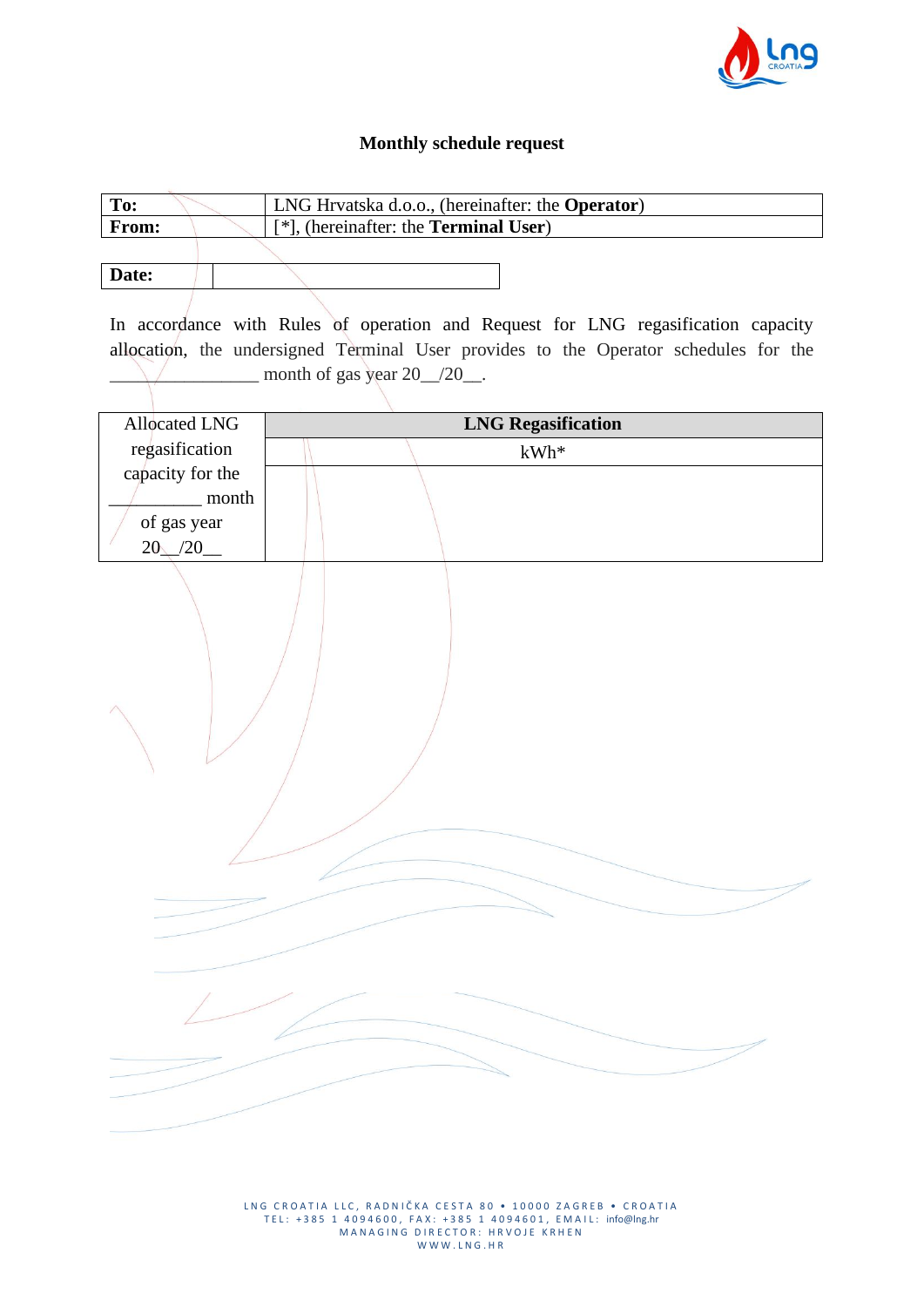

## **MONTHLY SERVICE SCHEDULE**

| month           | <b>LNG</b><br>Regasification,<br>$kWh^*$ | Requested 2-days LNG carrier arrival window (indicate LNG<br>quantity to be delivered, $m^3$ *) |
|-----------------|------------------------------------------|-------------------------------------------------------------------------------------------------|
| $\mathbf{1}$    |                                          |                                                                                                 |
| $\overline{2}$  |                                          |                                                                                                 |
| $\mathfrak{Z}$  |                                          |                                                                                                 |
| $\overline{4}$  |                                          |                                                                                                 |
| 5               |                                          |                                                                                                 |
| 6               |                                          |                                                                                                 |
| $\overline{7}$  |                                          |                                                                                                 |
| $8\,$           |                                          |                                                                                                 |
| 9               |                                          |                                                                                                 |
| 10              |                                          |                                                                                                 |
| 11              |                                          |                                                                                                 |
| 12              |                                          |                                                                                                 |
| 13              |                                          |                                                                                                 |
| 14<br>Л         |                                          |                                                                                                 |
| $\overline{15}$ |                                          |                                                                                                 |
| 16              |                                          |                                                                                                 |
| 17              |                                          |                                                                                                 |
| 18              |                                          |                                                                                                 |
| 19              |                                          |                                                                                                 |
| 20              |                                          |                                                                                                 |
| 21              |                                          |                                                                                                 |
| 22              |                                          |                                                                                                 |
| 23              |                                          |                                                                                                 |
| 24              |                                          |                                                                                                 |
| 25              |                                          |                                                                                                 |
| 26              |                                          |                                                                                                 |
| $\overline{27}$ |                                          |                                                                                                 |
| 28              |                                          |                                                                                                 |
| 29              |                                          |                                                                                                 |
| 30              |                                          |                                                                                                 |
| 31              |                                          |                                                                                                 |
| <b>Total:</b>   |                                          |                                                                                                 |



LNG CROATIA LLC, RADNIČKA CESTA 80 • 10000 ZAGREB • CROATIA T E L : + 3 8 5 1 4 0 9 4 6 0 0 , F A X : + 3 8 5 1 4 0 9 4 6 0 1 , E M A I L : info@lng.hr MANAGING DIRECTOR: HRVOJE KRHEN W W W . L N G . H R